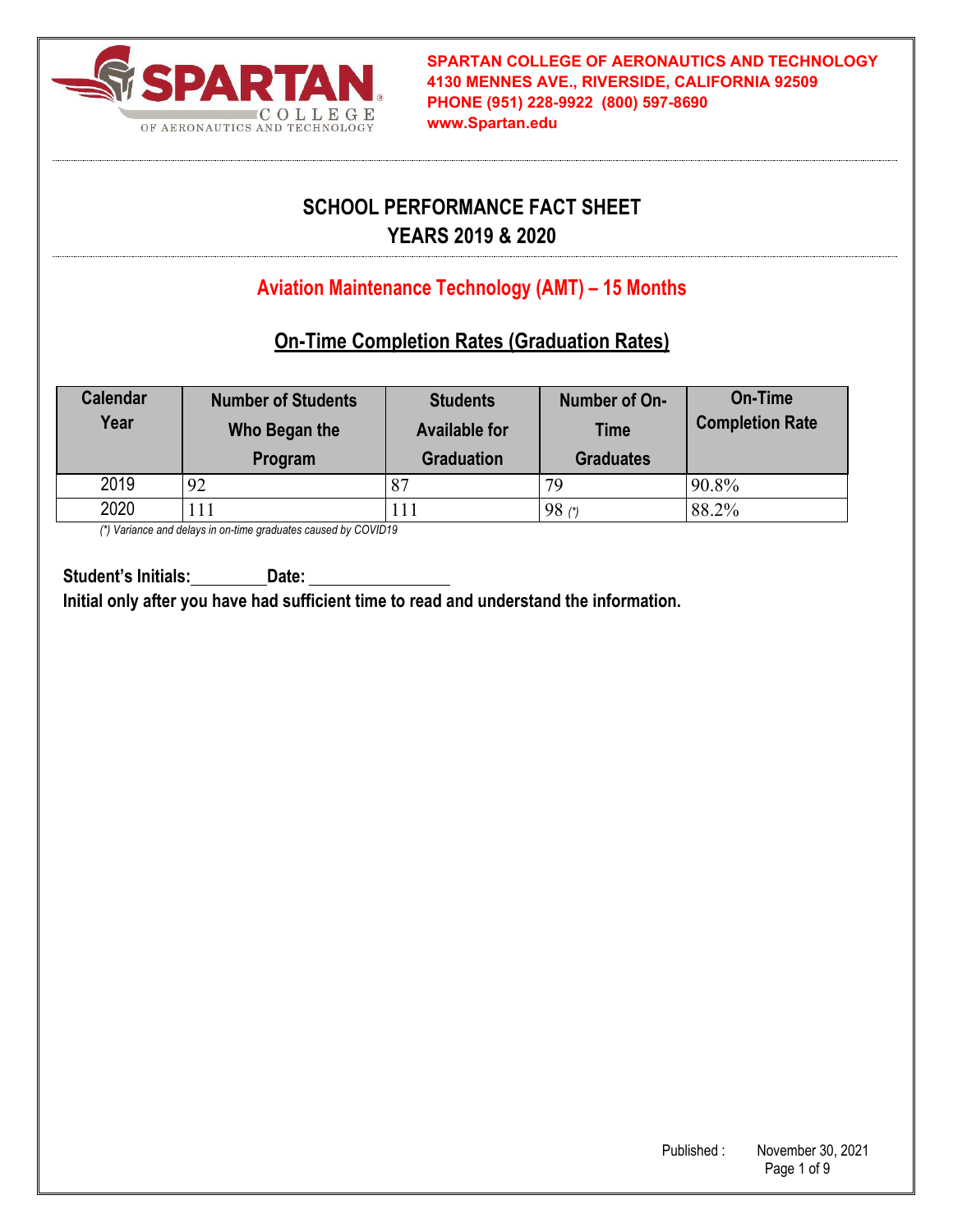

www.Spartan.edu

### **Job Placement Rates**

| <b>Calendar</b><br>Year | <b>Number of</b><br><b>Students</b><br><b>Who Began</b><br>Program | <b>Number of</b><br><b>Graduates</b> | <b>Graduates</b><br><b>Available for</b><br><b>Employment</b> | <b>Graduates</b><br><b>Employed in the</b><br><b>Field</b> | <b>Placement Rate %</b><br><b>Employed in the</b><br><b>Field</b> |
|-------------------------|--------------------------------------------------------------------|--------------------------------------|---------------------------------------------------------------|------------------------------------------------------------|-------------------------------------------------------------------|
| 2019                    | 92                                                                 | 87                                   | 87                                                            | 44                                                         | 50.5%                                                             |
| 2020                    | 111                                                                | 103                                  | 103                                                           | 29                                                         | 28.1%                                                             |

You may obtain from the institution a list of the employment positions determined to be in the field for which a student received education and training. To obtain this list, please ask an institutional representative or you can review the list the on the institutions website at www.spartan.edu/gainful-employment-IE.

#### **Gainfully Employed Categories** *(includes data for the two calendar years prior to reporting)*

| <b>Calendar Year</b> | <b>Graduate Employed in</b><br>the Field<br>20-29 Hours Per<br><b>Week</b> | <b>Graduates Employed in the</b><br>Field at Least 30 Hours Per<br><b>Week</b> | <b>Total Graduates</b><br><b>Employed in the</b><br><b>Field</b> |
|----------------------|----------------------------------------------------------------------------|--------------------------------------------------------------------------------|------------------------------------------------------------------|
| 2019                 |                                                                            | 44                                                                             |                                                                  |
| 2020                 |                                                                            | 29                                                                             |                                                                  |

## **Part-Time vs. Full-Time Employment**

#### **Single Position vs. Concurrent Aggregated Position**

| <b>Calendar Year</b> | <b>Graduates Employed</b><br>in the Field in a Single<br><b>Position</b> | <b>Graduates Employed in the</b><br><b>Field in Concurrent Aggregated</b><br><b>Positions</b> | <b>Total Graduates</b><br><b>Employed in the</b><br><b>Field</b> |
|----------------------|--------------------------------------------------------------------------|-----------------------------------------------------------------------------------------------|------------------------------------------------------------------|
| 2019                 | 44                                                                       |                                                                                               | 44                                                               |
| 2020                 | 29                                                                       |                                                                                               | 29                                                               |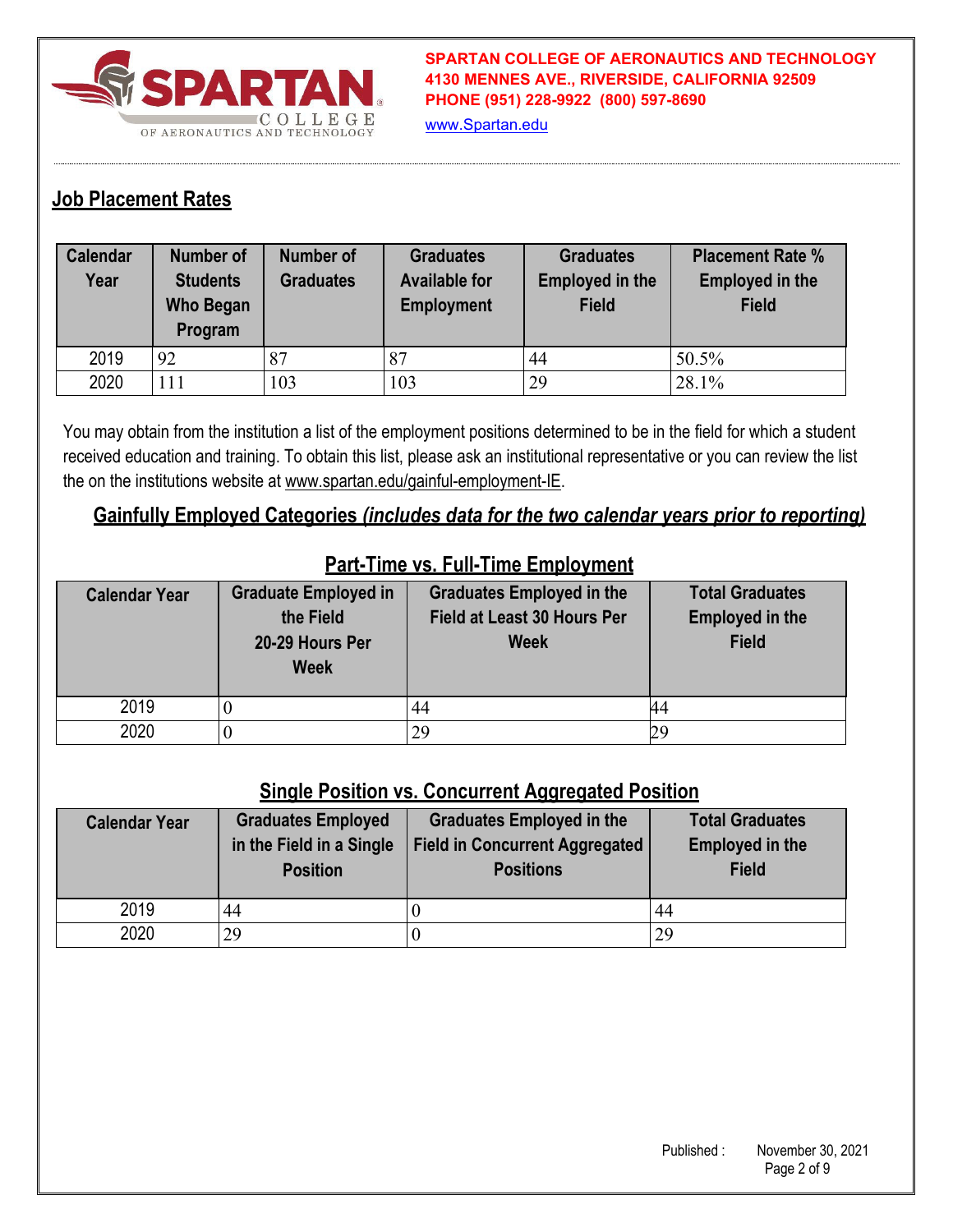

www.Spartan.edu

## **Self-Employed / Freelance Positions**

| <b>Calendar Year</b> | <b>Graduates Employed who are Self-</b><br><b>Employed or Working Freelance</b> | <b>Total Graduates</b><br><b>Employed in the Field</b> |
|----------------------|---------------------------------------------------------------------------------|--------------------------------------------------------|
| 2019                 |                                                                                 | 44                                                     |
| 2020                 |                                                                                 | 29                                                     |

# **Institutional Employment**

| <b>Calendar Year</b> | <b>Graduates Employed in the Field who are</b><br><b>Employed by the Institution, an Employer</b><br>Owned by the Institution, or an Employer who<br><b>Shares Ownership with the</b><br>Institution. | <b>Total Graduates</b><br><b>Employed in the Field</b> |
|----------------------|-------------------------------------------------------------------------------------------------------------------------------------------------------------------------------------------------------|--------------------------------------------------------|
| 2019                 |                                                                                                                                                                                                       | 44                                                     |
| 2020                 |                                                                                                                                                                                                       | 29                                                     |

**Student's Initials: Date: Initial only after you have had sufficient time to read and understand the information.**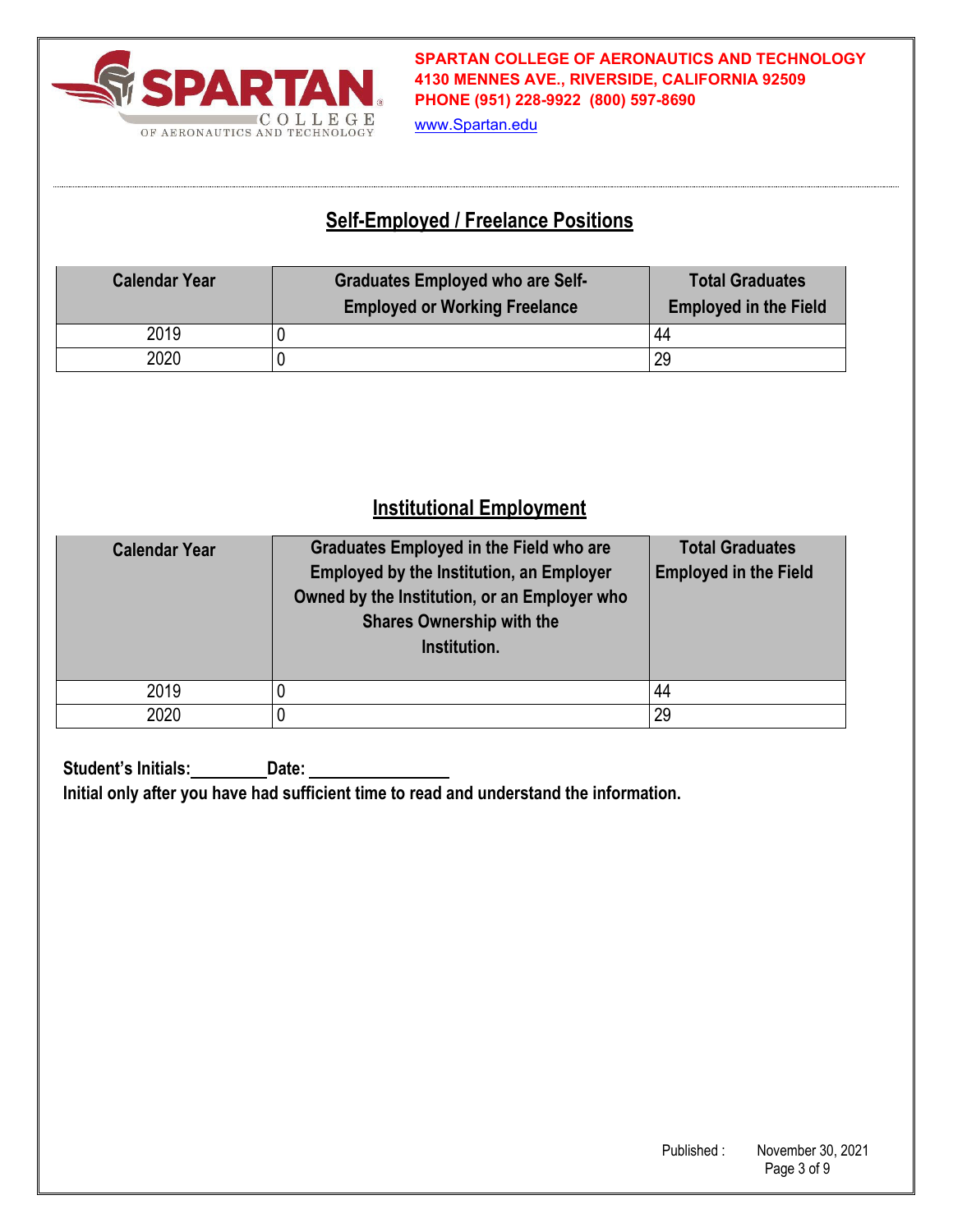# **License Examination Passage Rates** *(includes data for the two calendar years prior to reporting)*

| <b>Calendar</b><br>Year | <b>Number of</b><br><b>Graduates in</b><br><b>Calendar Year</b> | <b>of</b><br><b>Number</b><br><b>Graduates</b><br><b>Taking Exam</b> | <b>Number Who</b><br><b>Passed First</b><br><b>Available Exam</b><br><b>Exam</b> | <b>Number Who</b><br><b>Failed First</b><br><b>Available</b><br><b>Exam</b> | Passage<br>Rate |
|-------------------------|-----------------------------------------------------------------|----------------------------------------------------------------------|----------------------------------------------------------------------------------|-----------------------------------------------------------------------------|-----------------|
| $2019$ (*)              |                                                                 |                                                                      |                                                                                  |                                                                             |                 |
| 2020 $(*)$              |                                                                 |                                                                      |                                                                                  |                                                                             |                 |

*\* Examination Passage Rates: The Airframe & Power Plant Diploma program does not lead to employment for which passage of a state licensing examination is required*.

Student's Initials: Date: Date: **Initial only after you have had sufficient time to read and understand the information.**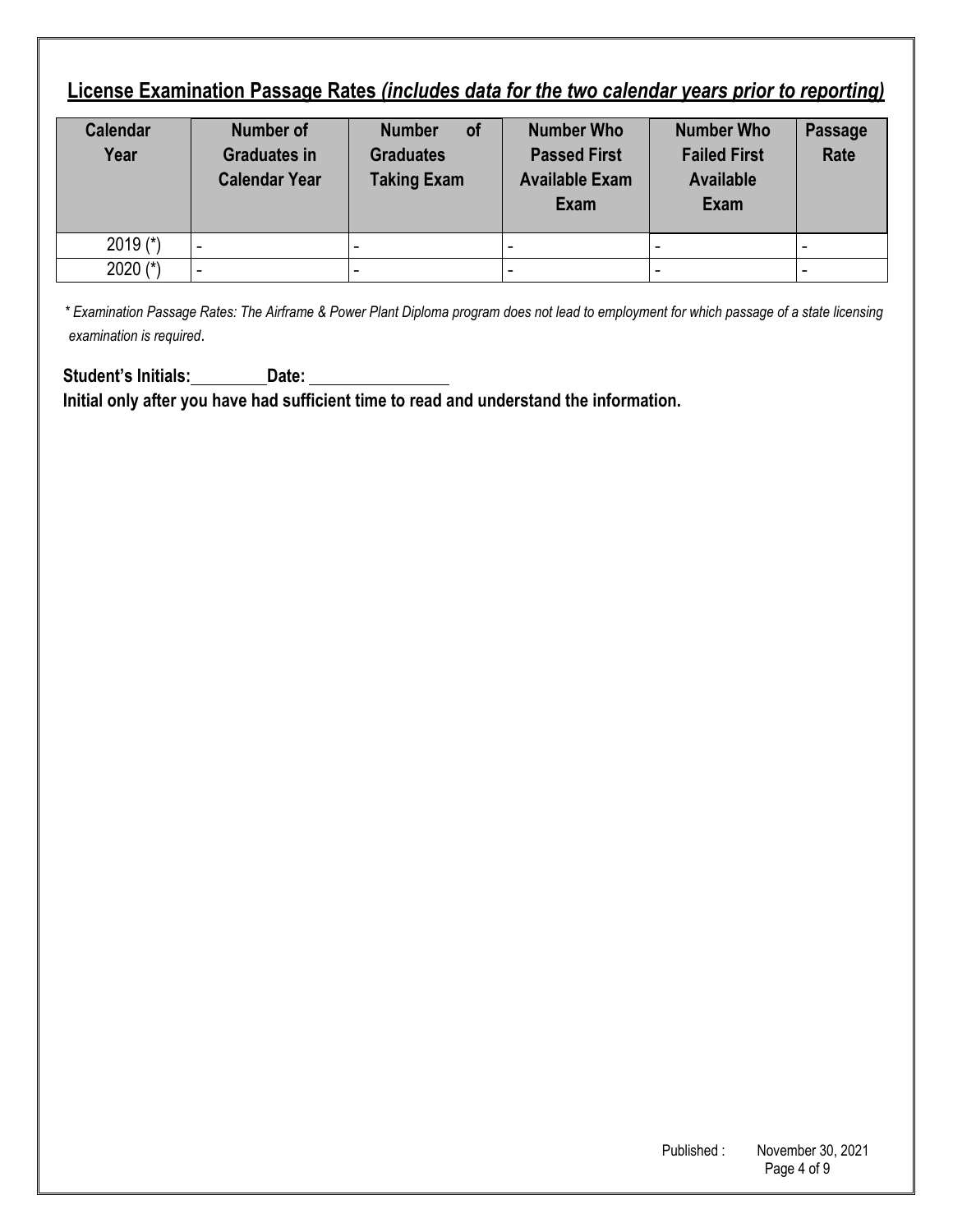

www.Spartan.edu

### **Salary and Wage Information**

### **Annual salary and wages reported for graduates employed in the field.**

| <b>Calendar</b><br>Year | <b>Graduates</b><br><b>Available for</b><br><b>Employment</b> | <b>Graduates</b><br><b>Employed in</b><br><b>Field</b> | \$20,001<br>-<br>\$25,000 | \$25,001<br>$\blacksquare$<br>\$30,000 | \$30,001<br>\$35,000 | \$35,001<br>$\blacksquare$<br>\$40,000 | \$40,001<br>$\blacksquare$<br>\$45,000 |
|-------------------------|---------------------------------------------------------------|--------------------------------------------------------|---------------------------|----------------------------------------|----------------------|----------------------------------------|----------------------------------------|
| 2019                    | 87                                                            | 44                                                     |                           |                                        | 10                   | 13                                     | - G                                    |
| 2020                    | 103                                                           | 29                                                     |                           |                                        |                      |                                        | ∣ O                                    |

| \$45,001       | \$50,001       | \$55,001 | \$60,001 | \$65,001 | \$70,001 | \$75,001 | <b>No Salary</b>   |
|----------------|----------------|----------|----------|----------|----------|----------|--------------------|
| $\blacksquare$ | $\blacksquare$ |          |          |          |          |          | <b>Information</b> |
| \$50,000       | \$55,000       | \$60,000 | \$65,000 | \$70,000 | \$75,000 | \$80,000 | <b>Reported</b>    |
| 4              |                |          |          |          |          | $\theta$ | U                  |
|                |                |          |          |          |          |          | U                  |

A list of sources used to substantiate salary disclosures is available from the school at www.spartan.edu/placementgraduation-ie.

**Student's Initials: Date: Initial only after you have had sufficient time to read and understand the information.** 

### **Cost of Educational Program**

Total charges for the program for students completing on-time in 2019: \$40,455, 2020: \$40,008. Additional charges may be incurred if the program is not completed on-time.

**Student's Initials: Date: Initial only after you have had sufficient time to read and understand the information.**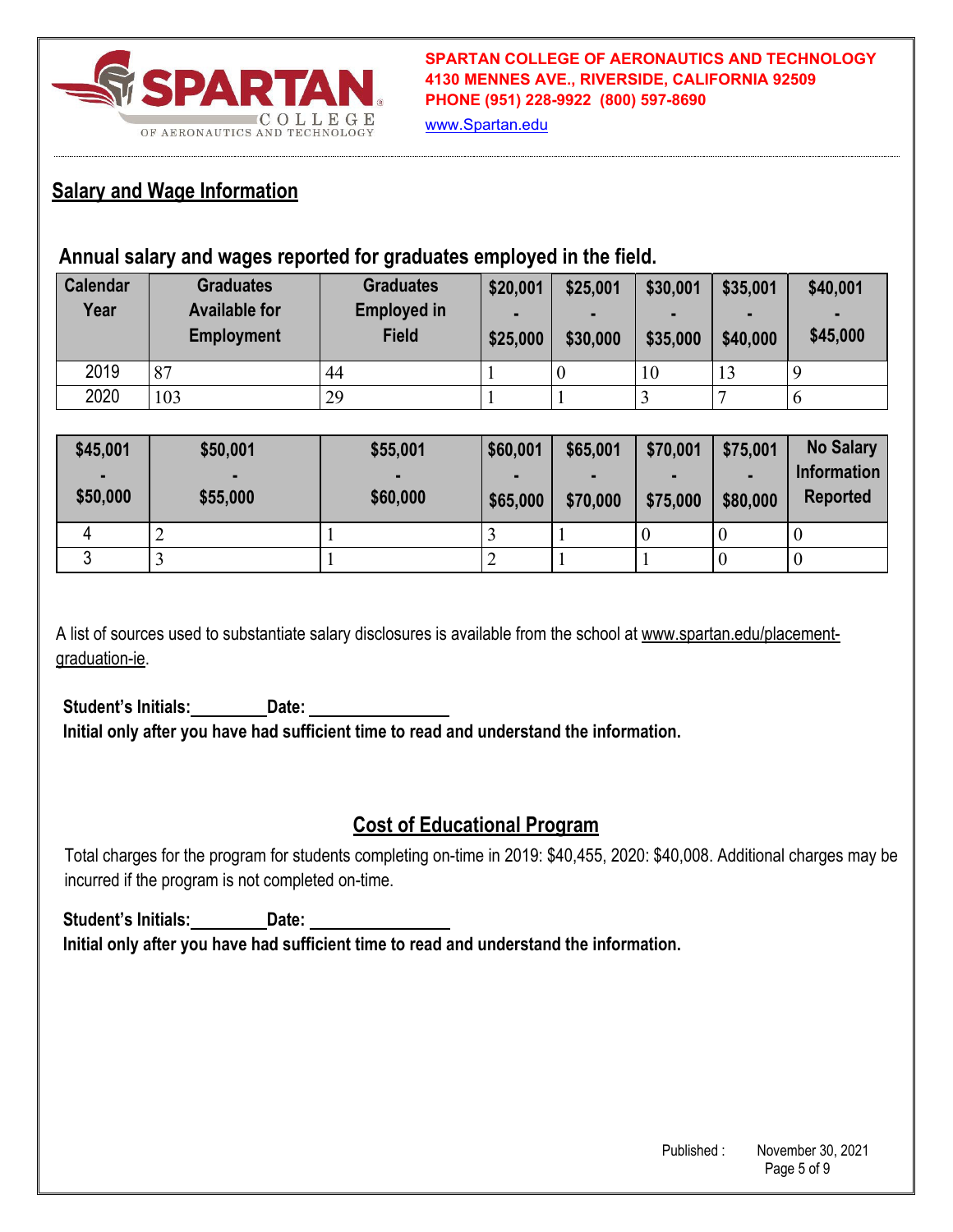# **Federal Student Loan Debt**

| <b>Calendar</b><br>Year | Most recent three year<br>cohort default rate, as<br>reported by the United<br><b>State Department of</b><br>Education. <sup>1</sup> | The percentage of<br>enrolled students<br>in 2020 receiving<br>federal student<br>loans to pay for<br>this program. | The average amount<br>of federal student<br>loan debt of 2020<br>graduates who took<br>out federal student<br>loans at this<br>institution. | The percentage of<br>graduates in 2020 who<br>took out federal<br>student loans to pay<br>for this<br>program. |
|-------------------------|--------------------------------------------------------------------------------------------------------------------------------------|---------------------------------------------------------------------------------------------------------------------|---------------------------------------------------------------------------------------------------------------------------------------------|----------------------------------------------------------------------------------------------------------------|
| 2019                    | 3.94%                                                                                                                                | 80.0%                                                                                                               | \$14,301                                                                                                                                    | 80.0%                                                                                                          |
| 2020                    | 1.50%                                                                                                                                | 83.0%                                                                                                               | \$16,689                                                                                                                                    | 83.0%                                                                                                          |

**<sup>1</sup>**The percentage of students who defaulted on their federal student loans is called the Cohort Default Rate (CDR). It shows the percentage of this school's students who were more than 270 days (9 months) behind on their federal student loans within three years of when the first payment was due. This is the most recent CDR reported by the U.S. Department of Education.

#### **Student's Initials: Date: Initial only after you have had sufficient time to read and understand the information.**

This fact sheet is filed with the Bureau for Private Postsecondary Education. Regardless of any information you may have relating to completion rates, placement rates, starting salaries, or license exam passage rates, this fact sheet contains the information as calculated pursuant to state law.

Any questions a student may have regarding this fact sheet that have not been satisfactorily answered by the institution may be directed to the Bureau for Private Postsecondary Education at 1747 N Market Blvd, Suite 225, Sacramento, CA 95834, www.bppe.ca.gov, toll-free telephone number (888) 370-7589, (916) 574-8900, or by fax (916) 263-1897.

Student Name - Print

Student Signature Date Date Controllers and Date Date Date

School Official Date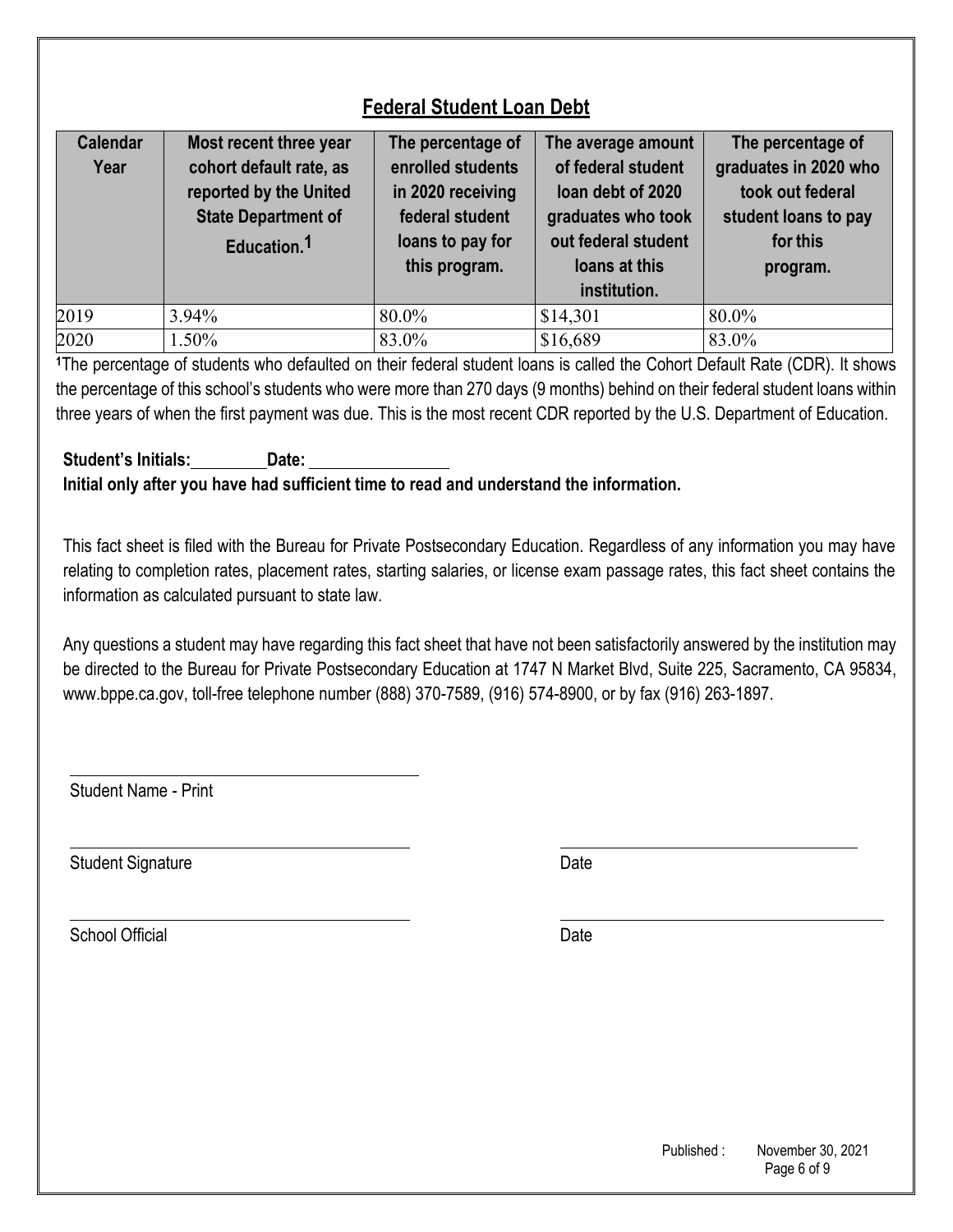

www.Spartan.edu

# **Definitions**

- "Number of Students Who Began the Program" means the number of students who began a program who were scheduled to complete the program within 100% of the published program length within the reporting calendar year and excludes all students who cancelled during the cancellation period.
- "Students Available for Graduation" is the number of students who began the program minus the number of students who have died, been incarcerated, or been called to active military duty.
- "Number of On-time Graduates" is the number of students who completed the program within 100% of the published program length within the reporting calendar year.
- "On-time Completion Rate" is the number of on-time graduates divided by the number of students available for graduation.
- "150% Graduates" is the number of students who completed the program within 150% of the program length (includes on-time graduates).
- "150% Completion Rate" is the number of students who completed the program in the reported calendar year within 150% of the published program length, including on-time graduates, divided by the number of students available for graduation.
- "Graduates Available for Employment" means the number of graduates minus the number of graduates unavailable for employment.
- "Graduates Unavailable for Employment" means the graduates who, after graduation, die, become incarcerated, are called to active military duty, are international students that leave the United States or do not have a visa allowing employment in the United States, or are continuing their education in an accredited or bureau-approved postsecondary institution.
- "Graduates Employed in the Field" means graduates who beginning within six months after a student completes the applicable educational program are gainfully employed, whose employment has been reported, and for whom the institution has documented verification of employment. For occupations for which the state requires passing an examination, the six months period begins after the announcement of the examination results for the first examination available after a student completes an applicable educational program.
- "Placement Rate Employed in the Field" is calculated by dividing the number of graduates gainfully employed in the field by the number of graduates available for employment.
- "Number of Graduates Taking Exam" is the number of graduates who took the first available exam in the reported calendar year.
- "First Available Exam Date" is the date for the first available exam after a student completed a program.
- "Passage Rate" is calculated by dividing the number of graduates who passed the exam by the number of graduates who took the reported licensing exam.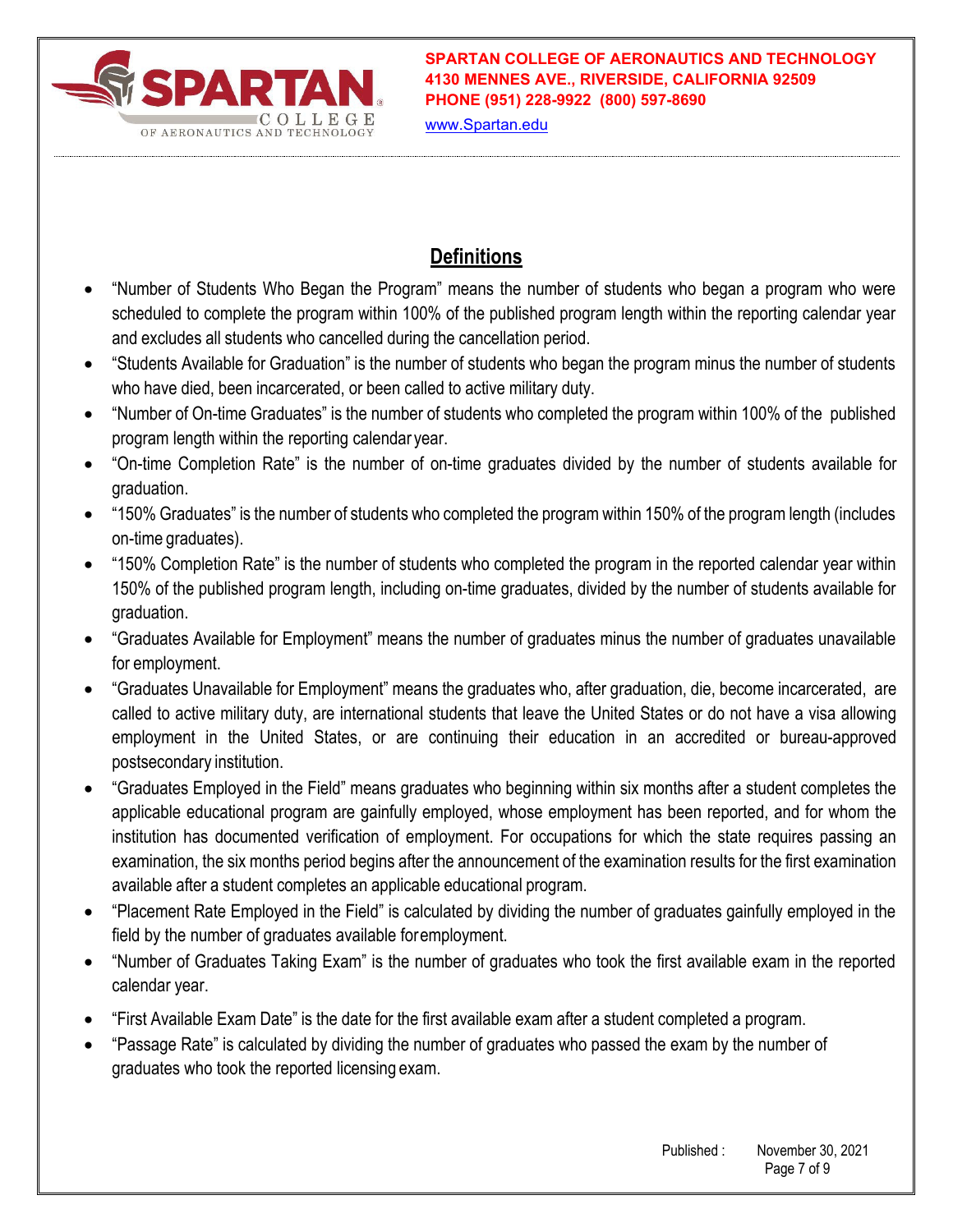- "Number Who Passed First Available Exam" is the number of graduates who took and passed the first available licensing exam after completing the program.
- "Salary" is as reported by graduate or graduate's employer.
- "No Salary Information Reported" is the number of graduates for whom, after making reasonable attempts, the school was not able to obtain salary information.